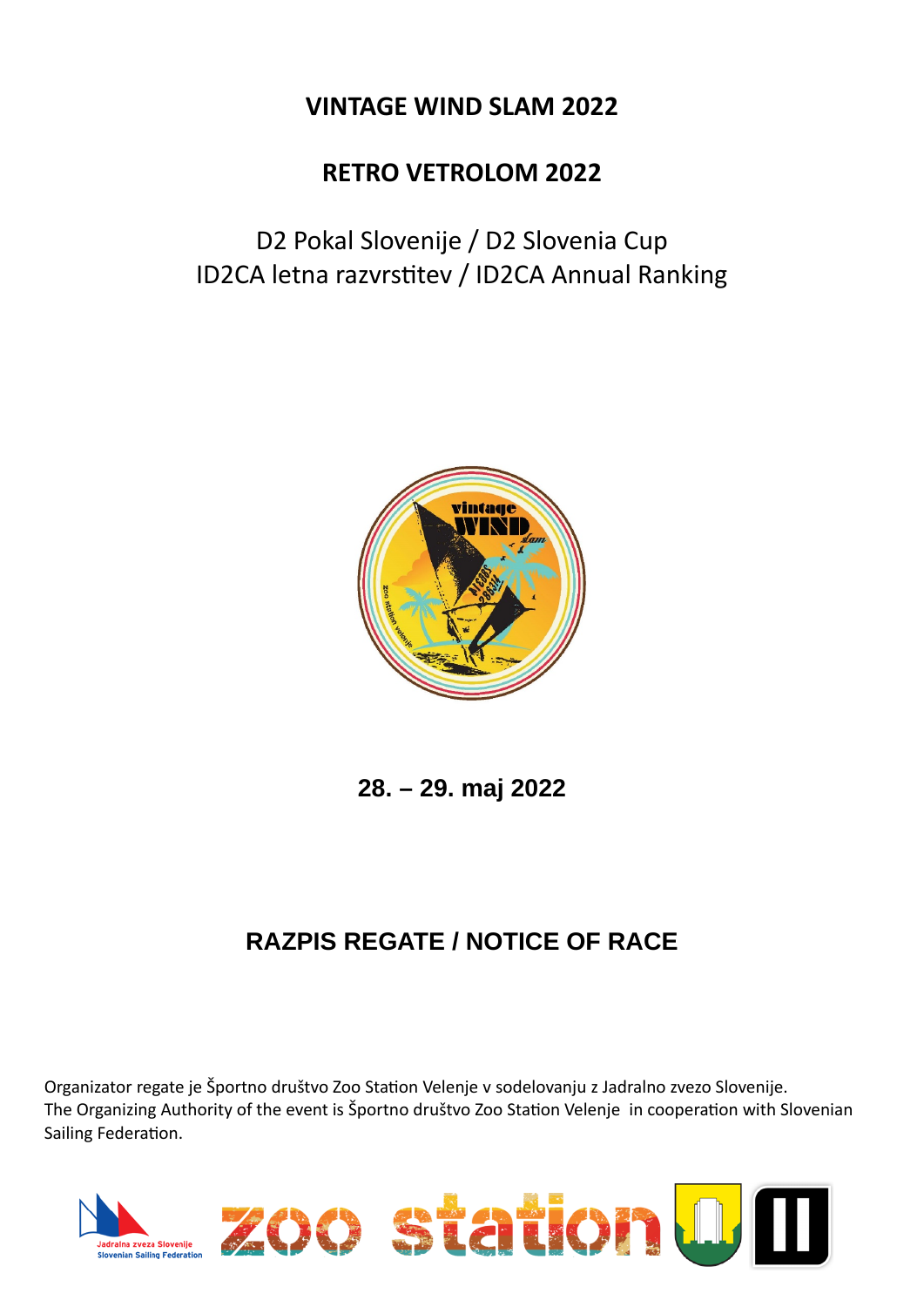| Oznaka [DP] v pravilu regatnega razpisa označuje, da je, če<br>protestni odbor tako sklene, kazen za kršitev pravila lahko<br>manj kot diskvalifikacija.<br>Oznaka [NP] označuje, da to pravilo ni osnova za protest<br>jadrnice. S tem se spremeni RRS 60.1(a) |                                                                                                                                                                                                                                                                                                                                                                                                                                                                                                                                                                                                                                                                                                                                                                                                                                 |                                                                                                                                                                              | The notation [DP] in a rule in the Notice of Race means that<br>the penalty for a breach of that rule may, at the discretion of<br>the protest committee, be less than disqualification.<br>[NP] denotes a rule that shall not be grounds for protests by a<br>boat. This changes RRS 60.1(a). |                                                    |                                                                                                                                                                                                                                                                                                                                                                                                                                                                                                                                                                                                                                                                                                                                                              |                                                                                                                                                                     |                                                            |  |
|-----------------------------------------------------------------------------------------------------------------------------------------------------------------------------------------------------------------------------------------------------------------|---------------------------------------------------------------------------------------------------------------------------------------------------------------------------------------------------------------------------------------------------------------------------------------------------------------------------------------------------------------------------------------------------------------------------------------------------------------------------------------------------------------------------------------------------------------------------------------------------------------------------------------------------------------------------------------------------------------------------------------------------------------------------------------------------------------------------------|------------------------------------------------------------------------------------------------------------------------------------------------------------------------------|------------------------------------------------------------------------------------------------------------------------------------------------------------------------------------------------------------------------------------------------------------------------------------------------|----------------------------------------------------|--------------------------------------------------------------------------------------------------------------------------------------------------------------------------------------------------------------------------------------------------------------------------------------------------------------------------------------------------------------------------------------------------------------------------------------------------------------------------------------------------------------------------------------------------------------------------------------------------------------------------------------------------------------------------------------------------------------------------------------------------------------|---------------------------------------------------------------------------------------------------------------------------------------------------------------------|------------------------------------------------------------|--|
| 1.<br>1.1.<br>1.2.<br>1.3.<br>1.4.<br>1.5.<br>1.6.                                                                                                                                                                                                              | <b>PRAVILA</b><br>Regata bo potekala po pravilih, kot so definirana v<br>Jadralnih regatnih pravilih - Pravilih flotnega<br>tekmovanja za jadralne deske (WCR).<br>Veljala bodo pravila združenja razreda ID2CA (Divizija II).<br>Vintage WindSlam (Divizija II) je ID2CA regata ki šteje za<br>letno razvrstitev s koeficientom 1,5.<br>V primeru kakršne koli pomenske razlike med tem<br>regatnim razpisom in regatnimi navodili, bodo odločilna<br>regatna navodila. To spremeni RRS 63.7.<br>COVID-19 protokoli<br>Protokoli glede COVID-19 so lahko objavljeni kadarkoli in<br>v njih bo napisano ali imajo status pravila<br>Če so med jeziki pomenske razlike, prevlada angleško<br>besedilo.                                                                                                                           |                                                                                                                                                                              |                                                                                                                                                                                                                                                                                                | 1.<br>1.1.<br>1.2.<br>1.3.<br>1.4.<br>1.5.<br>1.6. | <b>RULES</b><br>Event will be governed by the rules as defined in The<br>Racing Rules of Sailing -Windsurfing Fleet Racing<br>Edition<br>$(WCR)$ .<br>The Class Rules of ID2CA (Divison II) shall apply.<br>Vintage Wind Slam is ID2CA (Division II) annual ranking<br>event with the coefficient 1.5.<br>If there is a conflict between this Notice of Race and the<br>Sailing Instructions, the Sailing Instructions will take<br>precedence. This changes RRS 63.7<br><b>COVID-19 Protocols</b><br>Protocols relating to COVID-19 may be published at any<br>time and will state if they have a status of a rule<br>If there is a conflict between languages the English text<br>will take precedence.                                                    |                                                                                                                                                                     |                                                            |  |
| 2.                                                                                                                                                                                                                                                              | <b>REGATNA NAVODILA</b><br>Regatna navodila bodo na voljo od petka 27. maja 2022 v<br>regatni pisarni, na oglasni desk ter na spletni strani<br>regate.                                                                                                                                                                                                                                                                                                                                                                                                                                                                                                                                                                                                                                                                         |                                                                                                                                                                              |                                                                                                                                                                                                                                                                                                | 2.                                                 | <b>SAILING INSTRUCTIONS</b><br>The sailing instructions will be available after Friday,<br>May 27 2022 in the Race office, on the notice board and<br>on the event website.                                                                                                                                                                                                                                                                                                                                                                                                                                                                                                                                                                                  |                                                                                                                                                                     |                                                            |  |
| 3.<br>3.1.<br>3.2.<br>3.3.<br>3.4.<br>3.5.<br>3.6.                                                                                                                                                                                                              | <b>PRIMERNOST IN PRIJAVA</b><br>Prijave za regato so odprte za vse jadralne deske<br>razreda A in C ID2CA (Divizija II).<br>Vsi tekmovalci morajo biti člani Jadralne zveze Slovenije<br>ali katere druge nacionalne zveze, članice World Sailing<br>Primerne deske se lahko prijavijo z izpolnitvijo online<br>prijavnega obrazca najkasneje do 26. maja 2022. Prijavni<br>obrazec bo na voljo na spletni strani:<br>https://www.zoo-station.si<br>Vse spletne prijave morajo biti osebno potrjene v<br>regatni pisarni najkasneje do sobote 28. maja 2022 do<br>11:30.<br>Najmanj 4 tekmovalci morajo biti prijavljeni, za sestavo<br>posameznega razreda in/ali kategorije.<br>V primeru manj kot 4 prijav v posameznem<br>razredu/kagoriji, bo organizator razmislil o drugačnem<br>formatu regate za ta razred/kategorijo. |                                                                                                                                                                              |                                                                                                                                                                                                                                                                                                | 3.<br>3.1.<br>3.2.<br>3.3.<br>3.4.<br>3.5.<br>3.6. | <b>ELIGIBILITY AND ENTRY</b><br>Event is open to all boards from classes A and<br>C ID2CA (Division II).<br>All competitors shall be members of Slovenian Sailing<br>Federation or any other WS Member National Authority.<br>Eligible boards may enter by completing the online entry<br>form on the event page: https://www.zoo-station.si<br>before Thursday, May 26 2022.<br>All online entries shall be personally confirmed in the<br>race office not later than Saturday, May 28 2022 until<br>11:30.<br>A minimum of 4 competitors are required to constitute<br>a class and/or division.<br>If there will be less than 4 entries in a class/division, the<br>Organising Authority will arrange another format of<br>racing for this class/division. |                                                                                                                                                                     |                                                            |  |
| 4.<br>4.1.<br>4.2.<br>4.3.                                                                                                                                                                                                                                      | <b>RISTOJBINE</b><br>Štartnina znaša:<br><b>Vrsta</b><br>štartnine<br>- Standardna<br>- Pozna<br>- Mladinci do 16 let<br>ali v gotovini ob registraciji.                                                                                                                                                                                                                                                                                                                                                                                                                                                                                                                                                                                                                                                                        | Plačilo oz. prejeta<br>prijava pred<br>26. majem<br>28. majem<br>Štartnina se lahko plača na račun ŠD Zoo Station Velenje<br>Pozna štartnina se lahko plača samo v gotovini. | Znesek<br>štartnine<br>30,00 EUR<br>40,00 EUR.<br>20,00 EUR                                                                                                                                                                                                                                    | 4.<br>4.1.<br>4.2.<br>4.3.                         | <b>FEES</b><br>Entry fee is:<br>Type of<br>entry fee<br>- Standard<br>- Late entry fee<br>- Junior under 16 years<br>account or in cash at registration.                                                                                                                                                                                                                                                                                                                                                                                                                                                                                                                                                                                                     | <b>Entry or payment</b><br>made before<br>May 26<br>May 28<br>Entry fee can be payed to S SD Zoo Station Velenje bank<br>Late entry fee could be paid in cash only. | <b>Entry</b><br>fee<br>30,00 EUR<br>40,00 EUR<br>20,00 EUR |  |

Zoo station <mark>0</mark> 1

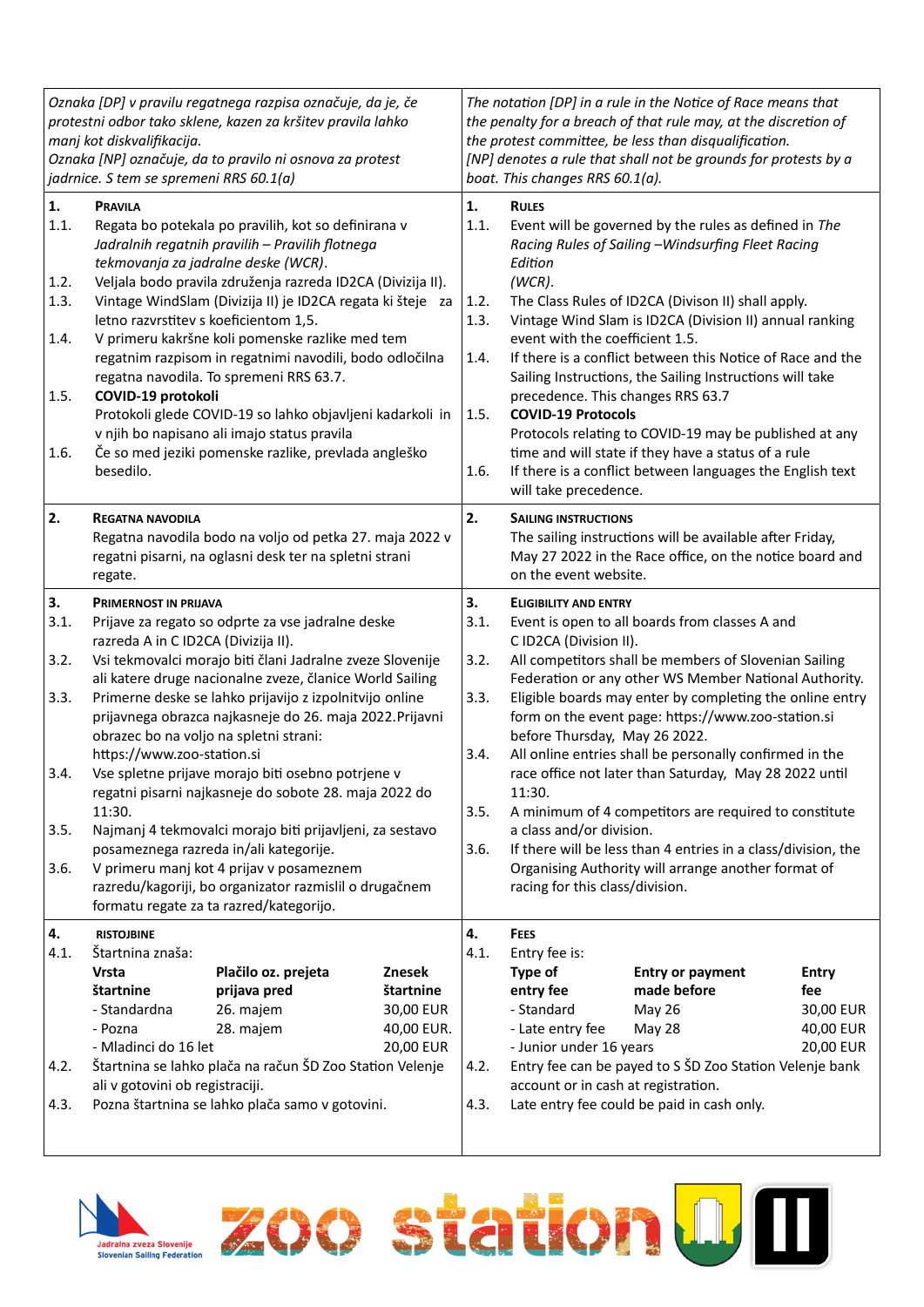| 5.<br>5.1.           | [NP] [DP] OGLAŠEVANJE<br>Jadralne deske morajo prikazovati reklame, ki jih je<br>izbral in priskrbel organizacijski odbor.                                                                                                                                                                                                                                                                                                                                                                                                                                                                                                                                                                                                                                   |                                                         |                                                                                      | 5.<br>5.1.            | [NP] [DP] ADVERTISING<br>Boards may be required to display advertising chosen<br>and supplied by the Organizing authority.                                                                                                                                                                                                                                                                                                                                                                                                                                                                                                                                                                                                     |                                                                                                                |                                                          |                                                                                                                        |                 |
|----------------------|--------------------------------------------------------------------------------------------------------------------------------------------------------------------------------------------------------------------------------------------------------------------------------------------------------------------------------------------------------------------------------------------------------------------------------------------------------------------------------------------------------------------------------------------------------------------------------------------------------------------------------------------------------------------------------------------------------------------------------------------------------------|---------------------------------------------------------|--------------------------------------------------------------------------------------|-----------------------|--------------------------------------------------------------------------------------------------------------------------------------------------------------------------------------------------------------------------------------------------------------------------------------------------------------------------------------------------------------------------------------------------------------------------------------------------------------------------------------------------------------------------------------------------------------------------------------------------------------------------------------------------------------------------------------------------------------------------------|----------------------------------------------------------------------------------------------------------------|----------------------------------------------------------|------------------------------------------------------------------------------------------------------------------------|-----------------|
| 6.<br>6.1.           | <b>RAZPORED</b><br>Datum<br>do 26. maja<br>28. maj                                                                                                                                                                                                                                                                                                                                                                                                                                                                                                                                                                                                                                                                                                           | Ura<br>24:00<br>$10:00 -$<br>$-11:30$<br>12:00<br>13:00 | <b>Opis</b><br>zgodnje prijave<br>Registracija<br>Sestanek tekmovalcev<br>Tekmovanje | Plovov<br>na dan<br>3 | 6.<br>6.1.                                                                                                                                                                                                                                                                                                                                                                                                                                                                                                                                                                                                                                                                                                                     | <b>SCHEDULE</b><br><b>Date</b><br>till May 26<br>May 28<br>May 29                                              | <b>Time</b><br>24:00<br>10:00<br>12:00<br>13:00<br>12:00 | <b>Description</b><br>Early registration per day<br>-11:30 Registration<br><b>Skippers Meeting</b><br>Racing<br>Racing | Races<br>3<br>3 |
| 6.2.<br>6.3.<br>6.4. | 12:00<br>Tekmovanje<br>29. maj<br>3<br>po regati Podelitev nagrad<br>Dnevno so lahko izpeljani največ 4 plovi.<br>Opozorilni signal za prvi plov bo dan v soboto 28 maja ob<br>13:00.<br>Na zadnji tekmovalni dan ne bo opozorilnega signala po<br>16:30 uri.                                                                                                                                                                                                                                                                                                                                                                                                                                                                                                |                                                         |                                                                                      | 6.2.<br>6.3.<br>6.4.  | after racing Prize giving ceremony<br>No more than 4 races may be sailed each day.<br>The scheduled time for the warning signal for the first<br>race is on Saturday, May 28 at 13:00.<br>On the last scheduled day of racing no warning signal<br>will be made after 16:30.                                                                                                                                                                                                                                                                                                                                                                                                                                                   |                                                                                                                |                                                          |                                                                                                                        |                 |
| 7.                   | [DP] KONTROLA OPREME<br>Vsaka jadralna deska mora predložiti oz. potrditi obstoj<br>veljavnega certifikata o meritvah.                                                                                                                                                                                                                                                                                                                                                                                                                                                                                                                                                                                                                                       |                                                         |                                                                                      | 7.                    | [DP] EQUIPMENT INSPECTION<br>Each board shall produce or verify the existence of a<br>valid measurement certificate.                                                                                                                                                                                                                                                                                                                                                                                                                                                                                                                                                                                                           |                                                                                                                |                                                          |                                                                                                                        |                 |
| 8.                   | <b>KRAJ</b><br>Regata bo potekala na Velenjskem jezeru.                                                                                                                                                                                                                                                                                                                                                                                                                                                                                                                                                                                                                                                                                                      |                                                         |                                                                                      | 8.                    | <b>VENUE</b><br>Event wil be held on Velenje lake.                                                                                                                                                                                                                                                                                                                                                                                                                                                                                                                                                                                                                                                                             |                                                                                                                |                                                          |                                                                                                                        |                 |
| 9.                   | <b>PROGE</b><br>Uporabljene so lahko naslednje proge:<br>- privetrno zavetrna proga<br>- olimpijski trikotnik<br>- Neodvisno od moči in smeri vetra proga<br>okrog stalnih<br>oznak.                                                                                                                                                                                                                                                                                                                                                                                                                                                                                                                                                                         |                                                         |                                                                                      | 9.                    | THE COURSES<br>The following courses could be used:<br>- windward-leeward,<br>- Olympic triangle,<br>- independently of wind strength and direction, a race<br>course with fixed marks.                                                                                                                                                                                                                                                                                                                                                                                                                                                                                                                                        |                                                                                                                |                                                          |                                                                                                                        |                 |
| 10.<br>10.1.         | [NP] TOČKOVANJE<br>Predvidenih je šest plovov in regata bo veljavna, če                                                                                                                                                                                                                                                                                                                                                                                                                                                                                                                                                                                                                                                                                      |                                                         |                                                                                      |                       | 10.<br>10.1.                                                                                                                                                                                                                                                                                                                                                                                                                                                                                                                                                                                                                                                                                                                   | [NP] SCORING<br>Scheduled are six races and the event will be valid if at<br>least two races will be finished. |                                                          |                                                                                                                        |                 |
|                      | bosta izpeljana vsaj dva plova.<br>10.2.(a) Če bodo izpeljani manj kot štirje plovi, bodo<br>jadrničine točke za serijo enake vsoti vseh njenih točk po<br>plovih.<br>(b) Če bo izpeljanih štiri ali več plovov, bodo jadrničine<br>točke za serijo enake vsoti vseh njenih točk po plovih<br>minus točke za njeno najslabšo uvrstitev.                                                                                                                                                                                                                                                                                                                                                                                                                      |                                                         |                                                                                      | 10.2.                 | (a) When fewer than four races have been completed, a<br>board's series score will be the total of her race scores.<br>(b) When four or more races have been completed, a<br>bord's series score will be the total of her race scores<br>excluding her worst score.                                                                                                                                                                                                                                                                                                                                                                                                                                                            |                                                                                                                |                                                          |                                                                                                                        |                 |
| 11.                  | <b>IZJAVA O SPREJEMU TVEGANJA</b><br>RRS 3 pravi: 'Jadrnica je sama odgovorna za svojo<br>odločitev o tem, ali bo sodelovala na regati oz.<br>nadaljevala s tekmovanjem.'S sodelovanjem na<br>dogodku, se tekmovalci strinjajo in zavedajo, da je<br>jadranje potencialno nevarna aktivnost neločljivo<br>povezana s tveganji. Ta tveganja vključujejo močne<br>vetrove, razburkano morje, nenadne vremenske<br>spremembe, odpoved opreme, napake pri upravljanju<br>jadrnice, slabo mornarsko znanje ostalih jadrnic, izguba<br>ravnotežja in utrujenost, kar vse povečuje možnost<br>poškodb. Neločljivo v jadralnem športu je tveganje, ki<br>lahko vodi do resnih trajnih poškodb ali smrti zaradi<br>utopitve, travme, podhladitve ali drugih razlogov. |                                                         |                                                                                      | 11.                   | <b>RISK STATEMENT</b><br>RRS 3 states: "The responsibility for a board's decision to<br>participate in a race or to continue to race is hers<br>alone." By participating in this event each competitor<br>agrees and acknowledges that sailing is a potentially<br>dangerous activity with inherent risks. These risks include<br>strong winds and rough seas, sudden changes in weather,<br>failure of equipment, board handling errors, poor<br>seamanship by other boards, loss of balance on an<br>unstable platform and fatigue resulting in increased risk<br>of injury. Inherent in the sport of sailing is the risk of<br>permanent, catastrophic injury or death by drowning,<br>trauma, hypothermia or other causes. |                                                                                                                |                                                          |                                                                                                                        |                 |